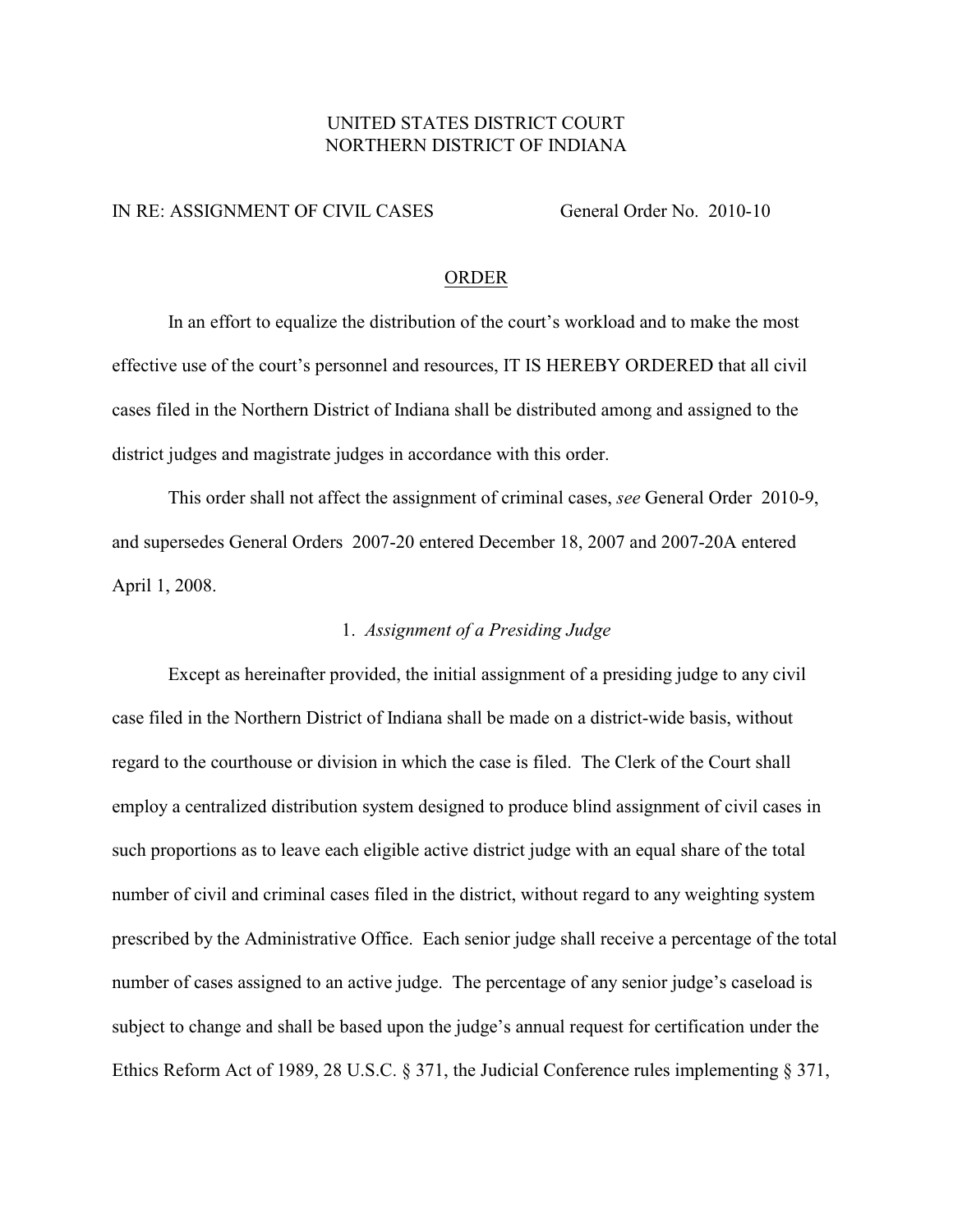*see* Guide to Judiciary Policies and Procedures, Vol. 3, Sec. C, Chpt. 1, Part B., Exhibit B-3, and the Seventh Circuit Guidelines to Determine the Staffing Requirements of Senior and Recalled Judges (adopted September 30, 1997).

### 2. *Assignment of a Magistrate Judge*

Except as hereinafter provided or unless otherwise directed by the presiding judge, every civil case filed in the Northern District of Indiana shall be assigned to a magistrate judge located in the division of the court in which the case is filed for the purpose of conducting all nondispositive pretrial proceedings, pursuant to 28 U.S.C. § 636(b)(1)(A); FED. R. CIV. P. 72(a) and General Orders 2003-21, 2004-6, and 2007-10. Cases filed in the Lafayette courthouse shall be assigned to a magistrate judge located in Hammond. To the extent the assigned district judge finds it necessary or appropriate to conduct a non-telephonic pretrial proceeding, the judge should consider the use of videoconferencing or other means to eliminate the need for physical presence in a courthouse other than the courthouse in which the case was filed.

### 3. *Exceptions*

The following exceptions shall be made in implementing this order:

(a) All petitions under 28 U.S.C. § 2254 filed by persons under sentence of death shall be randomly assigned except as noted in 3(c), (d) and (e) below.

(b) All petitions under 28 U.S.C. § 2255 shall be assigned to the presiding judge in the related criminal case, or shall be randomly assigned to another judge in the district, if the presiding judge is unavailable. However, any 28 U.S.C. § 2255 petitions or revocation proceedings arising from cases formerly assigned to Judge Allen Sharp will be assigned to Judge Jon DeGuilio.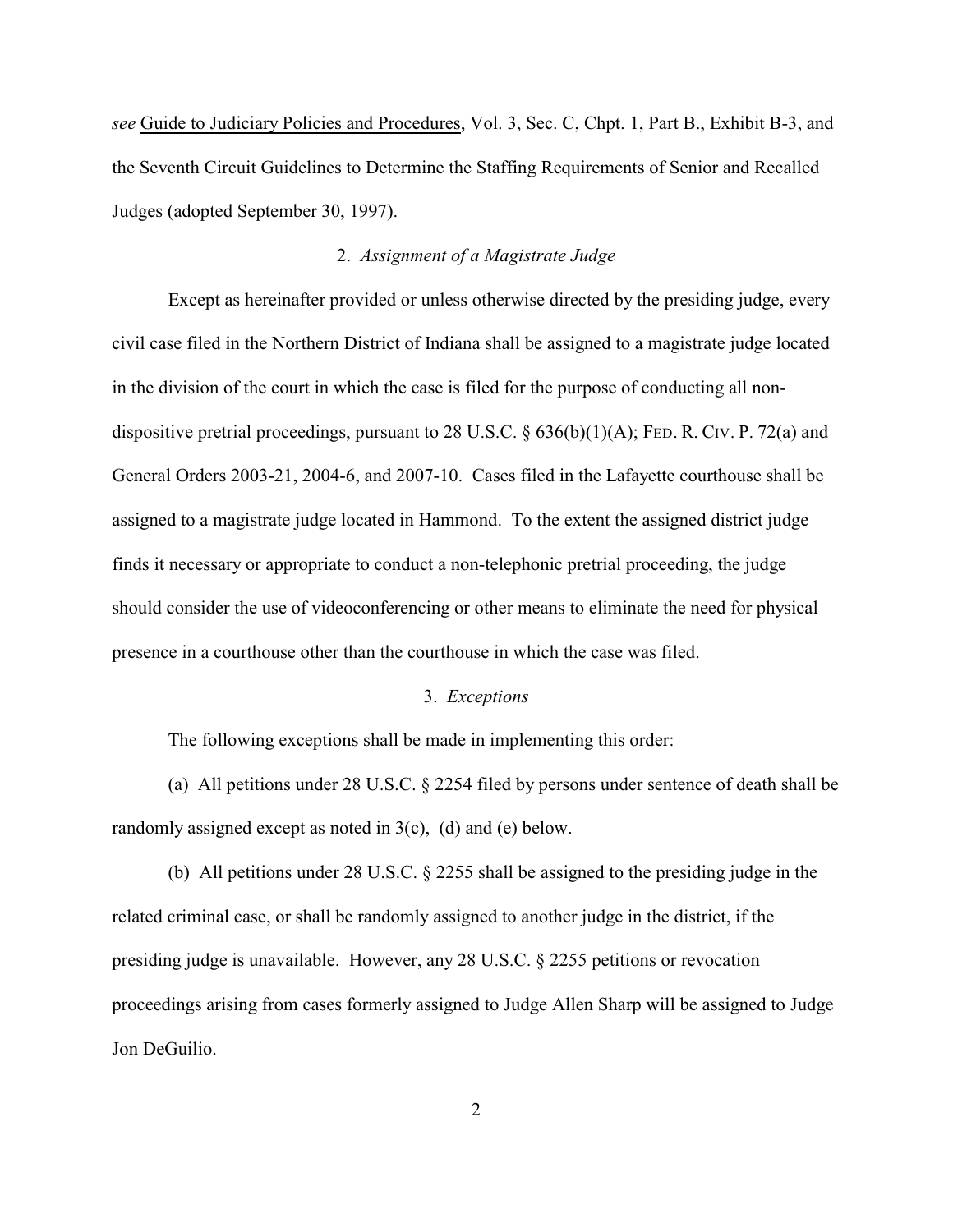(c) Judge Moody will not be assigned the following: truth-in-lending (nature of suit code 371), bankruptcy (nature of suit codes 422-423), labor (nature of suit codes 710-791), copyrights, patent and trademark (nature of suit codes 820, 830 and 840), Social Security (nature of suit codes 861-865), environmental (nature of suit code 893), 2254 petitions filed by persons under sentence of death (nature of suit code 535), class action, or cases with an initial request for a Temporary Restraining Order or Preliminary injunction.

(d) Judge Lozano will not be assigned the following: truth-in-lending (nature of suit code 371), bankruptcy (nature of suit codes 422-423), labor (nature of suit codes 710-791), copyrights, patent and trademark (nature of suit codes 820, 830 and 840), environmental (nature of suit code 893), 2254 petitions filed by persons under sentence of death (nature of suit code 535), class action, or cases with an initial request for a Temporary Restraining Order or Preliminary injunction.

(e) Judge Lee will not be assigned the following: copyrights, patent and trademark (nature of suit codes 820, 830 and 840); 2254 petitions filed by persons under sentence of death (nature of suit code 535), class action, or cases with an initial request for a Temporary Restraining Order or Preliminary injunction.

(f) No magistrate judge shall be assigned in cases in which the nature of suit involves a bankruptcy appeal or petition under 28 U.S.C. §§ 2241, 2254, or 2255.

(g) If a petition for temporary restraining order is filed at the same time as the complaint, the clerk shall make a temporary assignment of the case to a district judge who regularly sits in the division in which the complaint was filed. The temporary assignment shall be made on a random basis. Following the initial handling of the petition for temporary restraining order, the